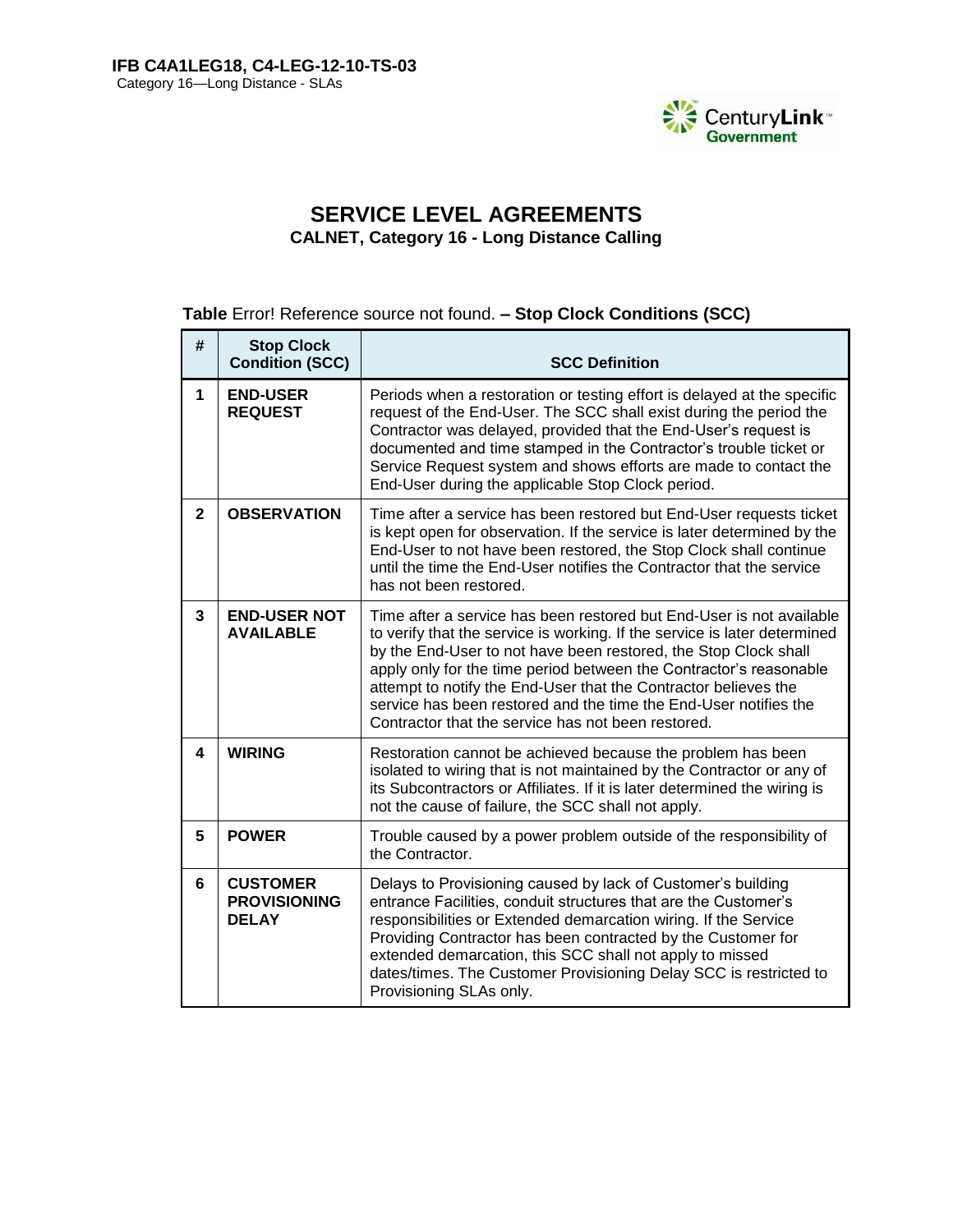

| #              | <b>Stop Clock</b><br><b>Condition (SCC)</b> | <b>SCC Definition</b>                                                                                                                                                                                                                                                                                                                                                                                                                                                                                               |  |  |  |  |  |  |
|----------------|---------------------------------------------|---------------------------------------------------------------------------------------------------------------------------------------------------------------------------------------------------------------------------------------------------------------------------------------------------------------------------------------------------------------------------------------------------------------------------------------------------------------------------------------------------------------------|--|--|--|--|--|--|
| $\overline{7}$ | <b>ACCESS</b>                               | Limited access or contact with End-User provided the Contractor<br>documents in the trouble ticket several efforts to contact End-User<br>for the following:                                                                                                                                                                                                                                                                                                                                                        |  |  |  |  |  |  |
|                |                                             | Access necessary to correct the problem is not available<br>a.<br>because access has not been arranged by site contact or End-<br>User representative;                                                                                                                                                                                                                                                                                                                                                              |  |  |  |  |  |  |
|                |                                             | Site contact refuses access to technician who displays proper<br>b.<br>identification;                                                                                                                                                                                                                                                                                                                                                                                                                              |  |  |  |  |  |  |
|                |                                             | The Customer provides incorrect site contact information which<br>c.<br>prevents access, provided that the Contractor takes reasonable<br>steps to notify End-User of the improper contact information<br>and takes reasonable steps to obtain the correct information; or                                                                                                                                                                                                                                          |  |  |  |  |  |  |
|                |                                             | d.<br>Site has limited hours of business that directly impacts the<br>Contractor's ability to resolve the problem.                                                                                                                                                                                                                                                                                                                                                                                                  |  |  |  |  |  |  |
|                |                                             | If it is determined later that the cause of the problem was not at<br>the site in question, then the Access SCC shall not apply.                                                                                                                                                                                                                                                                                                                                                                                    |  |  |  |  |  |  |
| 8              | <b>STAFF</b>                                | Any problem or delay to the extent caused by End-User's staff that<br>prevents or delays the Contractor's resolution of the problem. In<br>such event, the Contractor shall make a timely request to End-User<br>staff to correct the problem or delay and document in trouble ticket.                                                                                                                                                                                                                              |  |  |  |  |  |  |
| 9              | <b>APPLICATION</b>                          | End-User software applications that interfere with repair of the<br>trouble.                                                                                                                                                                                                                                                                                                                                                                                                                                        |  |  |  |  |  |  |
| 10             | <b>CPE</b>                                  | Repair/replacement of the Customer Provided Equipment (CPE) not<br>provided by the Contractor if the problem has been isolated to the<br>CPE. If determined later that the CPE was not the cause of the<br>service outage, the CPE SCC will not apply.                                                                                                                                                                                                                                                              |  |  |  |  |  |  |
| 11             | <b>NO RESPONSE</b>                          | Failure of the trouble ticket originator or responsible End-User to<br>return a call from the Contractor's technician for on-line close-out of<br>trouble tickets after the service has been restored as long as the<br>Contractor can provide documentation in the trouble ticket<br>substantiating the communication from the Contractor's technician.                                                                                                                                                            |  |  |  |  |  |  |
| 12             | <b>MAINTENANCE</b>                          | An outage directly related to any properly performed scheduled<br>maintenance or upgrade scheduled for CALNET Legacy 4 service.<br>Any such stop clock condition shall not extend beyond the<br>scheduled period of the maintenance or upgrade. SLAs shall apply<br>for any maintenance caused outage beyond the scheduled<br>maintenance period. Outages occurring during a scheduled<br>maintenance or upgrade period and not caused by the scheduled<br>maintenance shall not be subject to the Maintenance SCC. |  |  |  |  |  |  |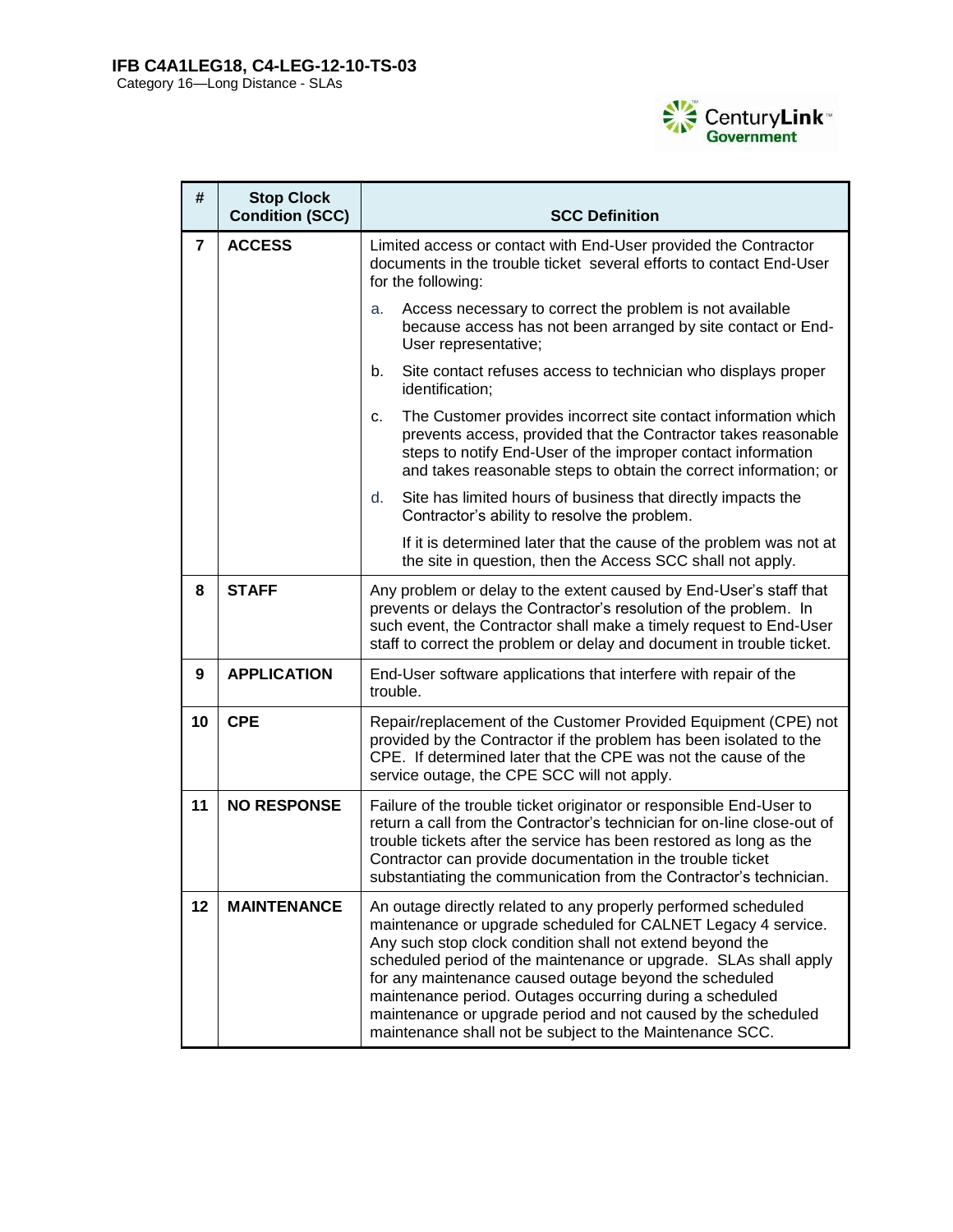

| #  | <b>Stop Clock</b><br><b>Condition (SCC)</b> | <b>SCC Definition</b>                                                                                                                                                                                                                                                                                                                                                                                             |
|----|---------------------------------------------|-------------------------------------------------------------------------------------------------------------------------------------------------------------------------------------------------------------------------------------------------------------------------------------------------------------------------------------------------------------------------------------------------------------------|
| 13 | <b>THIRD PARTY</b>                          | Any problem or delay caused by a third party not under the control<br>of the Contractor, not preventable by the Contractor, including, at a<br>minimum, cable cuts not caused by the Contractor. The<br>Contractor's Affiliates, and/or Subcontractors shall be deemed to be<br>under the control of the Contractor with respect to the equipment,<br>services, or Facilities to be provided under this Contract. |
| 14 | <b>FORCE</b><br><b>MAJEURE</b>              | Force Majeure events, as defined in the PMAC General Provisions<br>- Telecommunications, Section 28, Force Majeure.                                                                                                                                                                                                                                                                                               |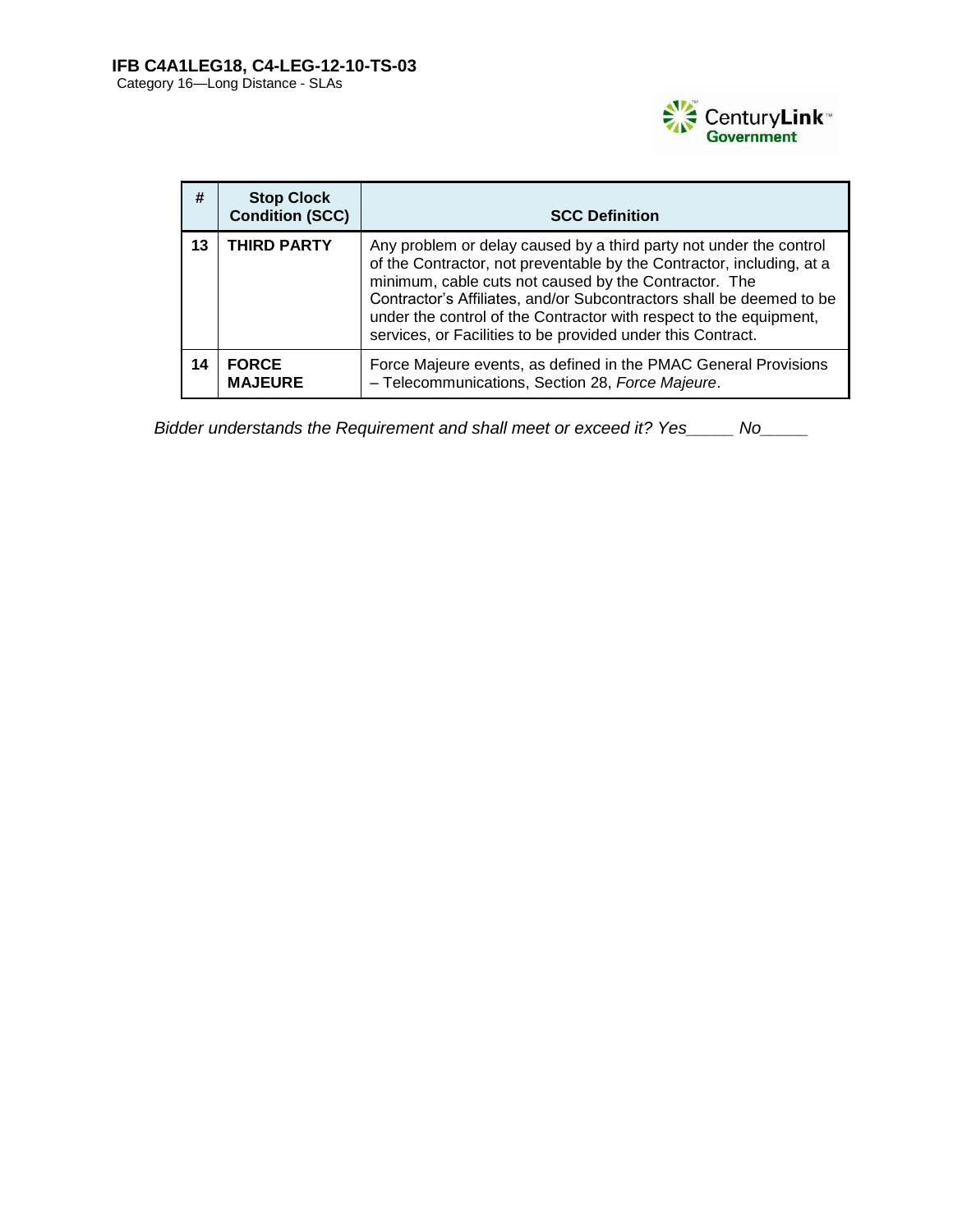

## 16.1.1 TECHNICAL SERVICE LEVEL AGREEMENTS

16.1.1.1 Availability (M-S)

**SLA Name: Availability** 

**Definition:** The percentage of time a CALNET Legacy 4 service is fully functional and available for use each calendar month.

**Measurement Process:** The monthly Availability Percentage shall be based on the accumulative total of all Unavailable Time derived from all trouble tickets closed, for the individual affected service (per Circuit ID or Service ID), per calendar month. The monthly Availability Percentage equals the Scheduled Uptime per month less Unavailable Time per month divided by Scheduled Uptime per month multiplied by 100. Scheduled Uptime is based on 24 x number of days in the month. All Unavailable Time applied to other SLAs, which results in a remedy, will be excluded from the monthly accumulated total.

**Service(s):**

Long Distance Network Access Transport (**Error! Reference source not found.**)

| Objective(s): |
|---------------|
|---------------|

The objective shall be based on the access type:

|                 | <b>Basic</b><br>(B) | <b>Standard</b><br>(S) | <b>Premier</b><br>(P) | Bidder's<br><b>Objective</b><br><b>Commitment</b><br>(B, S or P) |
|-----------------|---------------------|------------------------|-----------------------|------------------------------------------------------------------|
| DS <sub>1</sub> | $\geq 99.2\%$       | $\geq 99.5\%$          | $\geq 99.8\%$         |                                                                  |
| DS <sub>3</sub> | $\geq 99.7\%$       | $\geq 99.8\%$          | $\geq 99.9\%$         |                                                                  |
| <b>ISDN PRI</b> | $\geq 99.2\%$       | $\geq 99.5\%$          | $\geq 99.8\%$         |                                                                  |

|                                      | <b>Per Occurrence:</b><br><b>End-User Escalation Process</b><br><b>CALNET CMO Escalation Process</b>                                                 |  |  |  |  |  |  |
|--------------------------------------|------------------------------------------------------------------------------------------------------------------------------------------------------|--|--|--|--|--|--|
|                                      | <b>Monthly Aggregated Measurements:</b>                                                                                                              |  |  |  |  |  |  |
| <b>Rights and</b><br><b>Remedies</b> | First month the service fails to meet the committed SLA objective shall result in<br>a fifteen percent (15%) rebate of the TMRC.                     |  |  |  |  |  |  |
|                                      | The second consecutive month the service fails to meet the committed SLA<br>objective shall result in a thirty percent (30%) rebate of TMRC.         |  |  |  |  |  |  |
|                                      | Each additional consecutive month the service fails to meet the committed SLA<br>objective shall result in a fifty percent (50%) rebate of the TMRC. |  |  |  |  |  |  |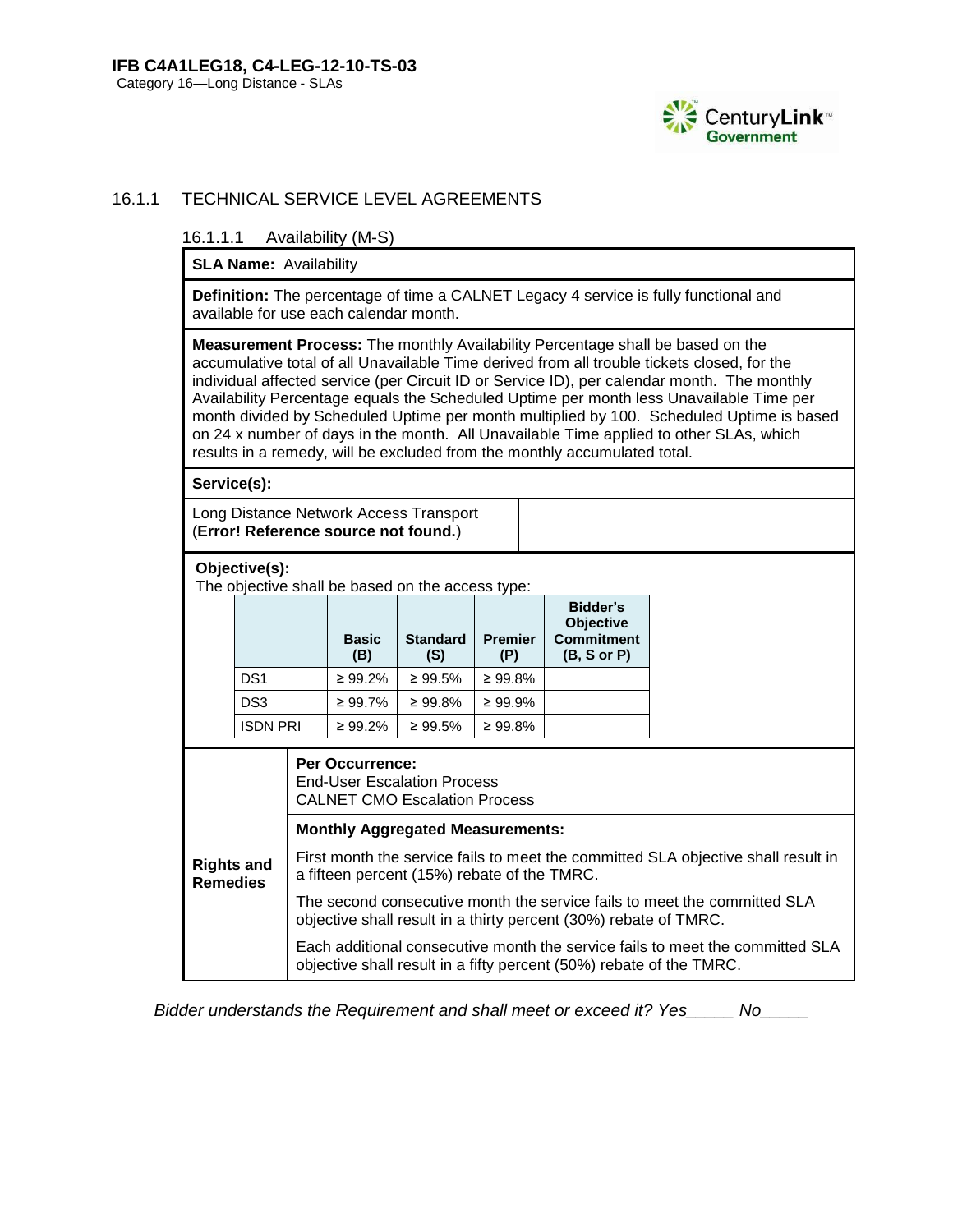

## 16.1.1.2 Catastrophic Outage 1 (CAT 1) (M-S)

**SLA Name: Catastrophic Outage 1 (CAT 1)** 

**Definition:** The total loss of service at a single address based on a common cause resulting in the failure of three (3) or more DS1/PRI network access circuits or one (1) DS3 network access circuit.

**Measurement Process:** The Outage Duration begins when a network alarm is received by the Contractor from an outage-causing event or the opening of a trouble ticket by a Customer, or the Contractor, whichever occurs first. The Contractor shall open a trouble ticket for each service (Circuit ID or Service ID) affected by the common cause. Each End-User service is deemed out of service from the first notification until the Contractor determines the End-User service (Circuit ID or Service ID) is restored, minus SCC. Any service reported by a Customer as not having been restored shall have the outage time adjusted to the actual restoration time.

**Service(s):**

Long Distance Network Access Transport (**Error! Reference source not found.**)

## **Objective(s):**

The objective restoral time shall be:

|                                                                                                                                                                                                                               |                                           |  | <b>Basic</b><br>(B) | <b>Standard</b><br>(S) | <b>Premier</b><br>(P) | Bidder's<br><b>Objective</b><br><b>Commitment</b><br>(B, S or P) |  |
|-------------------------------------------------------------------------------------------------------------------------------------------------------------------------------------------------------------------------------|-------------------------------------------|--|---------------------|------------------------|-----------------------|------------------------------------------------------------------|--|
|                                                                                                                                                                                                                               | Long Distance Network Access<br>Transport |  | $\leq$ 3 hours      | $\leq$ 2 hours         | $\leq$ 1 hour         |                                                                  |  |
|                                                                                                                                                                                                                               |                                           |  |                     |                        |                       |                                                                  |  |
| <b>Rights and</b><br><b>Per Occurrence:</b> 100 percent (100%) of the TMRC and ten (10) Business<br><b>Remedies</b><br>Days of the ADUC for each End-User service not meeting the committed<br>objective for each CAT 1 fault |                                           |  |                     |                        |                       |                                                                  |  |

**Monthly Aggregated Measurements:** N/A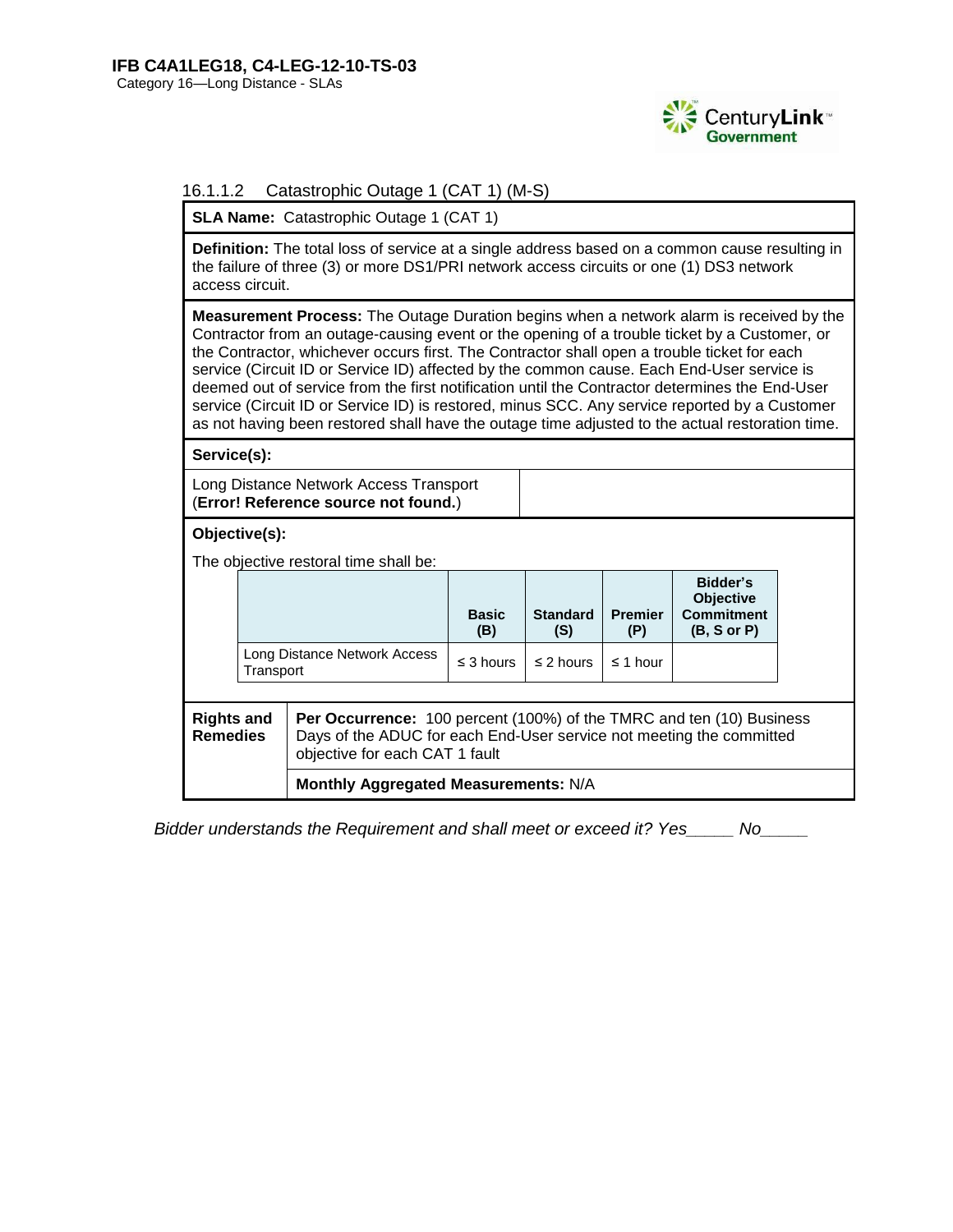

## 16.1.1.3 Catastrophic Outage 2 (CAT 2) (M-S)

**SLA Name:** Catastrophic Outage 2 (CAT 2)

**Definition:** Service affecting failure of any part of the equipment in long distance provider's point of presence, other than access, that results in a CALNET Legacy 4 service failure.

**Measurement Process:** The Outage Duration begins when a network alarm is received by the Contractor from the outage-causing event or the opening of a trouble ticket by the Customer, or the Contractor, whichever occurs first. Upon notification from the Customer or network alarm, the Contractor shall compile a list for each End-User service affected by the common cause for tracking and reporting of the SLA rights and remedies. Outage Duration shall be measured on a per-End-User service (Circuit ID or Service ID) basis from information recorded from the network equipment/system or a Customer reported trouble ticket. Each End-User service (Circuit ID or Service ID) is deemed out of service from the first notification until the Contractor determines the End-User service is restored. Any End-User service reported by the End-User/Customer as not having been restored shall have the outage time adjusted to the actual restoration time.

**Service(s):**

| Long Distance Network Access Transport | Long Distance Domestic Calling (Error! |
|----------------------------------------|----------------------------------------|
| (Error! Reference source not found.)   | Reference source not found.)           |

**Objective(s):** 

The objective restoral time shall be:

|                                      |                                                                             |                                                                                                                                                                                                          | <b>Basic</b><br>(B) | Standard (S)      | <b>Premier</b><br>(P) | Bidder's<br><b>Objective</b><br><b>Commitment</b><br>$(B, S \text{ or } P)$ |
|--------------------------------------|-----------------------------------------------------------------------------|----------------------------------------------------------------------------------------------------------------------------------------------------------------------------------------------------------|---------------------|-------------------|-----------------------|-----------------------------------------------------------------------------|
|                                      | Long Distance Network Access<br>Transport<br>Long Distance Domestic Calling |                                                                                                                                                                                                          | $\leq$ 1 hour       | $\leq$ 30 minutes | $\leq$ 15 minutes     |                                                                             |
|                                      |                                                                             |                                                                                                                                                                                                          | $\leq$ 1 hour       | $\leq$ 30 minutes | $\leq$ 15 minutes     |                                                                             |
| <b>Rights and</b><br><b>Remedies</b> |                                                                             | <b>Per Occurrence:</b> 100 percent (100%) of the TMRC and ten (10) Business<br>Days of the ADUC (when applicable) for each End-User service not meeting<br>the committed objective for each CAT 2 fault. |                     |                   |                       |                                                                             |
|                                      | Monthly Aggregated Measurements: N/A                                        |                                                                                                                                                                                                          |                     |                   |                       |                                                                             |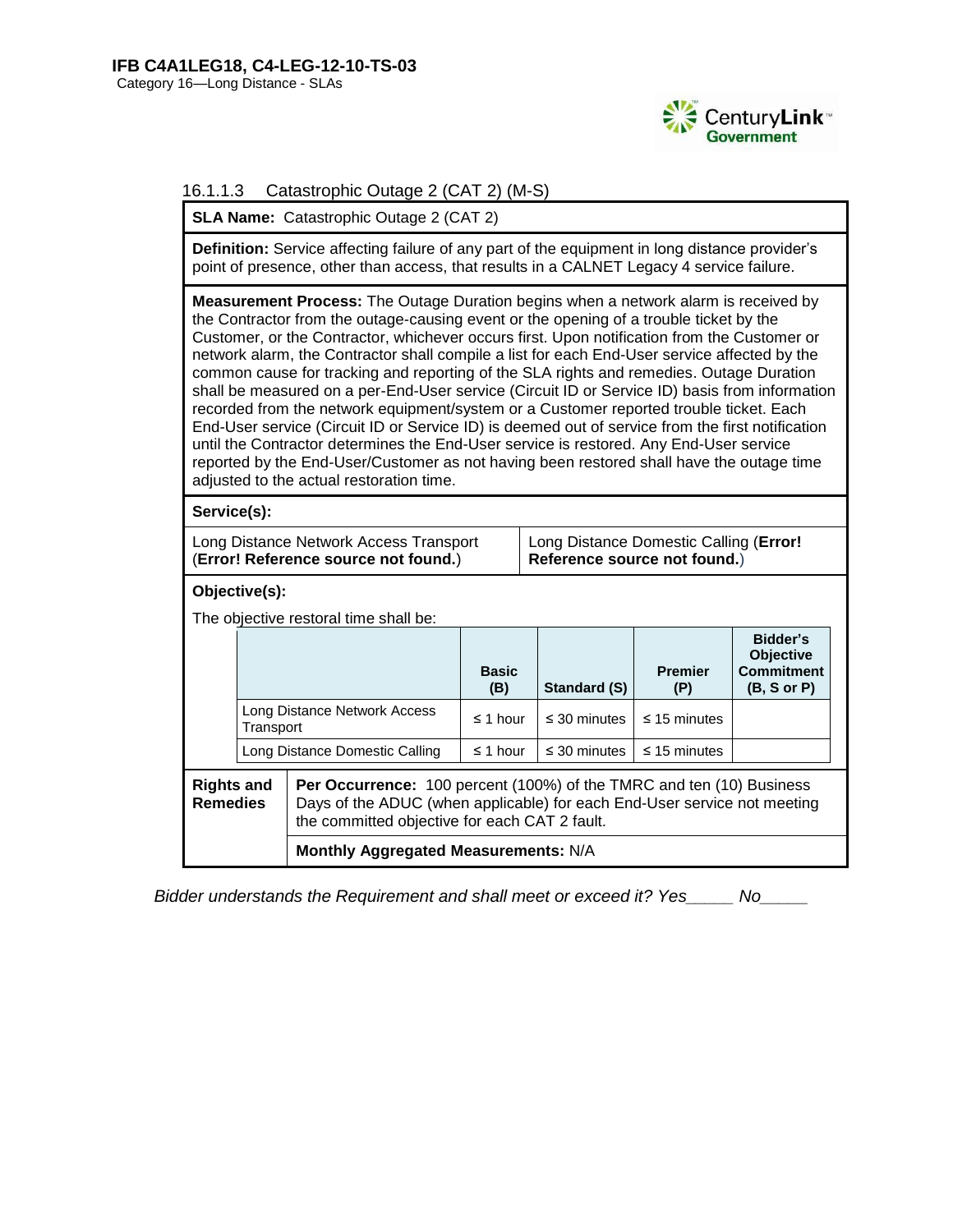

## 16.1.1.4 Catastrophic Outage 3 (CAT 3) (M-S)

**SLA Name:** Catastrophic Outage 3 (CAT 3)

**Definition:** The total loss of all CALNET Legacy 4 Long Distance Network Access Transport and all Long Distance Domestic Calling in the long distance provider's point of presence, or the loss of any service type on a system wide basis.

**Measurement Process:** The Outage Duration begins when a network alarm is received by the Contractor from an outage-causing event or the opening of a trouble ticket by the Customer, or the Contractor, whichever occurs first. Upon notification from the Customer or network alarm, the Contractor shall open a trouble ticket and compile a list for each End-User service (Circuit ID or Service ID) affected by the common cause for tracking and reporting of the SLA rights and remedies. Outage Duration shall be measured on a per-End-User service (Circuit ID or Service ID) basis from information recorded from the network switches or trouble ticket. Each End-User service (Circuit ID or Service ID) is deemed out of service from the first notification until the Contractor determines End-User service is restored. Any service reported by an End-User/Customer as not having been restored shall have the outage time adjusted to the actual restoration time.

**Service(s):**

| Long Distance Network Access Transport | 1 Long Distance Domestic Calling (Error! |
|----------------------------------------|------------------------------------------|
| (Error! Reference source not found.)   | Reference source not found.)             |

## **Objective(s):**

The objective restoral time shall be:

|                                                                                                                                                                                           |                                                  |  | <b>Basic</b><br>(B) | <b>Standard</b><br>(S) | <b>Premier</b><br>(P) | Bidder's<br><b>Objective</b><br><b>Commitment</b><br>(B or P) |
|-------------------------------------------------------------------------------------------------------------------------------------------------------------------------------------------|--------------------------------------------------|--|---------------------|------------------------|-----------------------|---------------------------------------------------------------|
|                                                                                                                                                                                           | Long Distance Network<br><b>Access Transport</b> |  | $\leq$ 30 minutes   | N/A                    | $\leq$ 15 minutes     |                                                               |
|                                                                                                                                                                                           | Long Distance Domestic<br>Calling                |  | $\leq$ 30 minutes   | N/A                    | $\leq$ 15 minutes     |                                                               |
| Per Occurrence: 100 percent (100%) of the TMRC and ten (10) Business<br><b>Rights and</b><br>Days of the ADUC for each End-User service (Circuit ID or Service ID) not<br><b>Remedies</b> |                                                  |  |                     |                        |                       |                                                               |

meeting the committed objective for each Cat 3 fault.

**Monthly Aggregated Measurements:** N/A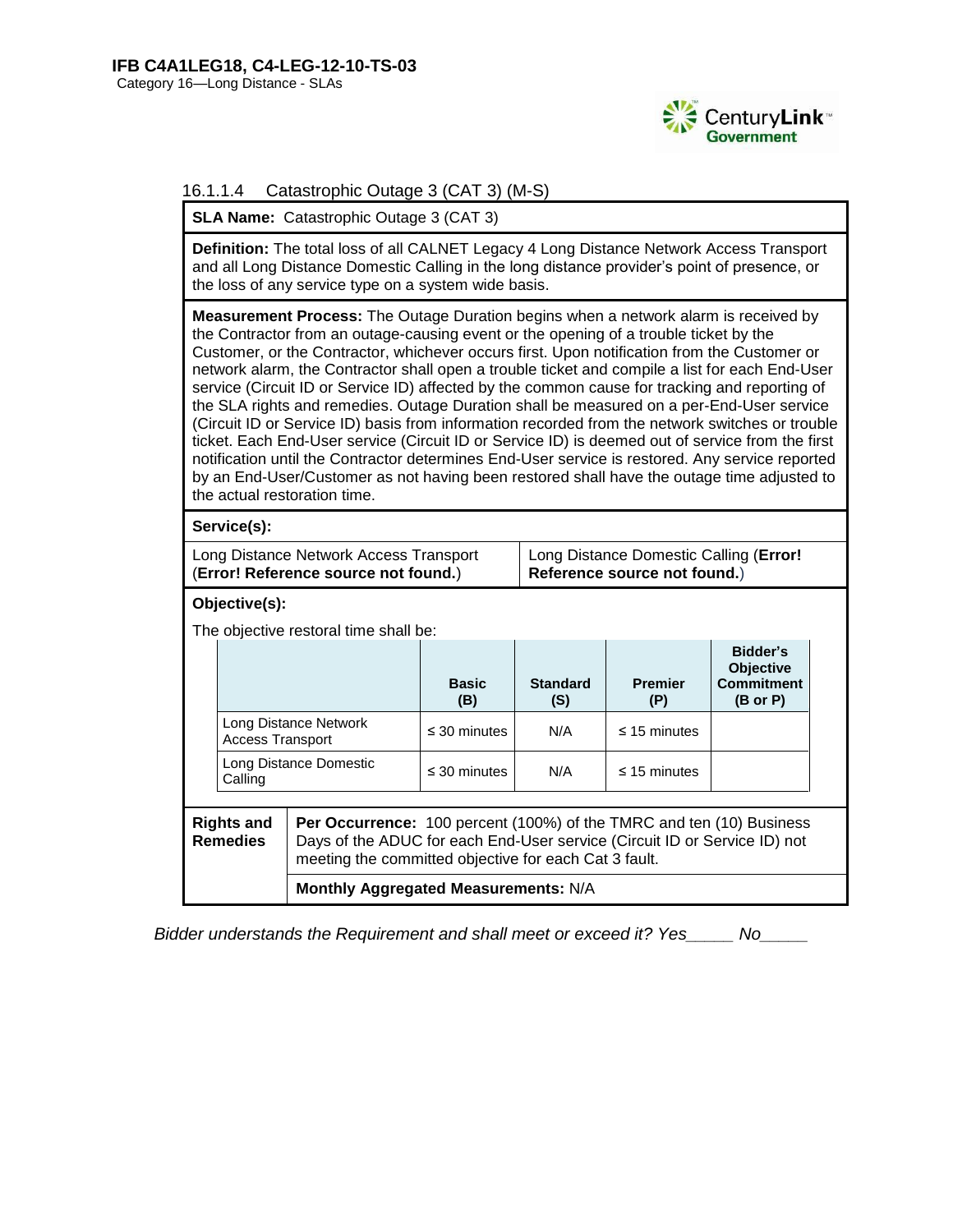

## 16.1.1.5 Excessive Outage (M-S)

**SLA Name:** Excessive Outage

**Definition:** Any failure that prevents full functionality of the service that remains unresolved for more than the committed objective level.

**Measurement Process:** This SLA is based on trouble ticket Unavailable Time. The circuit or service is not fully functional during the time the trouble ticket is reported as opened until restoration of the service, minus SCC. If the Customer reports a partial or complete service that is not fully functional and remains unresolved after the closure of the trouble ticket by the Contractor, the Unavailable Time shall be adjusted to the actual restoration time.

|                                                                                | Contractor, the Unavallable Time Shall be adjusted to the actual restoration time. |                                                                                                                                                                                                                                                                                                                 |                                                                        |  |                        |                       |                                                           |  |
|--------------------------------------------------------------------------------|------------------------------------------------------------------------------------|-----------------------------------------------------------------------------------------------------------------------------------------------------------------------------------------------------------------------------------------------------------------------------------------------------------------|------------------------------------------------------------------------|--|------------------------|-----------------------|-----------------------------------------------------------|--|
|                                                                                | Service(s):                                                                        |                                                                                                                                                                                                                                                                                                                 |                                                                        |  |                        |                       |                                                           |  |
| Long Distance Network Access Transport<br>(Error! Reference source not found.) |                                                                                    |                                                                                                                                                                                                                                                                                                                 | Long Distance Domestic Calling (Error!<br>Reference source not found.) |  |                        |                       |                                                           |  |
| Audio Conferencing (Error! Reference<br>source not found.)                     |                                                                                    |                                                                                                                                                                                                                                                                                                                 |                                                                        |  |                        |                       |                                                           |  |
|                                                                                | Objective (s):<br>The Unavailable Time objective shall not exceed:                 |                                                                                                                                                                                                                                                                                                                 |                                                                        |  |                        |                       |                                                           |  |
|                                                                                |                                                                                    |                                                                                                                                                                                                                                                                                                                 | <b>Basic</b><br>(B)                                                    |  | <b>Standard</b><br>(S) | <b>Premier</b><br>(P) | Bidder's<br>Objective<br><b>Commitment</b><br>(B, S or P) |  |
|                                                                                | Transport                                                                          | Long Distance Network Access                                                                                                                                                                                                                                                                                    | 16 hours                                                               |  | 12 hours               | 8 hours               |                                                           |  |
|                                                                                |                                                                                    | Long Distance Domestic Calling                                                                                                                                                                                                                                                                                  | 16 hours                                                               |  | 12 hours               | 8 hours               |                                                           |  |
|                                                                                |                                                                                    | Audio Conferencing                                                                                                                                                                                                                                                                                              | 16 hours                                                               |  | 12 hours               | 8 hours               |                                                           |  |
| <b>Rights and</b><br><b>Remedies</b>                                           |                                                                                    | <b>Per Occurrence:</b> 100 percent (100%) of the TMRC and ten (10) Business<br>Days of the ADUC per occurrence for each service (Circuit ID or Service ID)<br>out of service for a period greater than the committed objective level.<br>Upon request from the Customer or the CALNET CMO, the Contractor shall |                                                                        |  |                        |                       |                                                           |  |
|                                                                                |                                                                                    | provide a briefing on the excessive outage restoration.                                                                                                                                                                                                                                                         |                                                                        |  |                        |                       |                                                           |  |
|                                                                                |                                                                                    | Monthly Aggregated Measurements: N/A                                                                                                                                                                                                                                                                            |                                                                        |  |                        |                       |                                                           |  |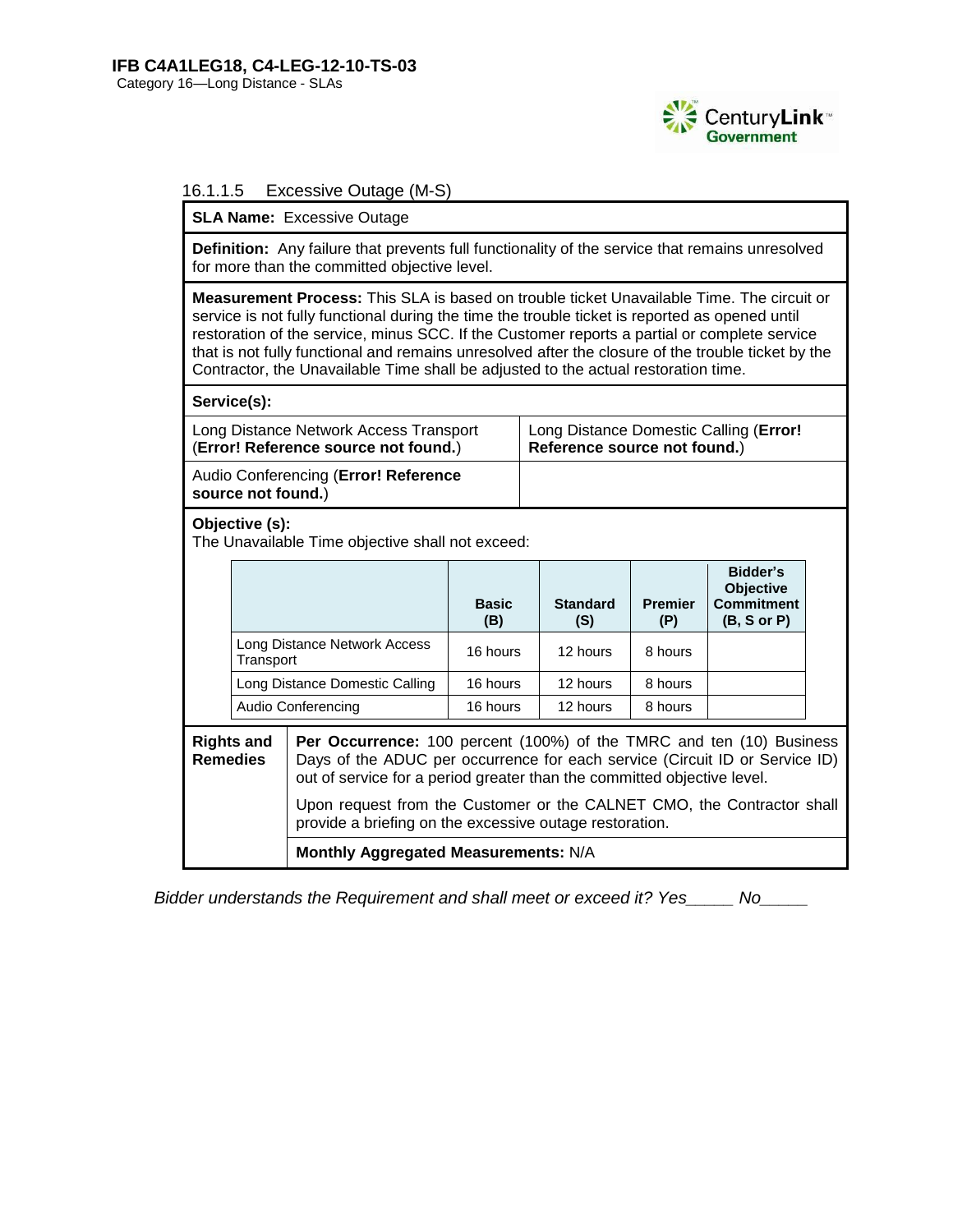

## 16.1.1.6 Notification

#### **SLA Name:** Notification

**Definition:** The Contractor notification to the CALNET CMO and designated stakeholders in the event of a CAT 2 or CAT 3 failure, the Contractor, Subcontractor or Affiliate network event, terrorist activity, threat of natural disaster, or actual natural disaster which results in a significant loss of telecommunication services to CALNET Legacy 4 End-Users or has the potential to impact services in a general or statewide area. The State understands initial information regarding the nature of the outage may be limited.

#### **Measurement Process:**

The Contractor shall adhere to the Network Outage Response (SOW Business Requirements Section L.3.3, *Network Outage Response*) and notify the CALNET CMO and designated stakeholders for all CAT 2 and CAT 3 Outages or for network outages resulting in a significant loss of service. Notification objectives will be based on the start time of the outage failure determined by the opening of a trouble ticket or network alarm, whichever occurs first. For events based on information such as terrorist activity or natural disaster, the Contractor shall notify the CALNET CMO and designated stakeholder when information is available for dissemination to the Customers.

**Service(s):** All services

#### **Objective (s):**

Within 60 minutes of the above mentioned failures' start time, the Contractor shall notify the CALNET CMO and designated stakeholders using a method defined in SOW Business Requirements Section L.3.3, *Network Outage Response*.

At 60 minute intervals, updates shall be given on the above mentioned failures via the method defined in SOW Business Requirements Section L.3.3, *Network Outage Response*.

This objective is the same for Basic, Standard and Premier commitments.

| <b>Rights and</b><br><b>Remedies</b> | Per Occurrence: Senior Management Escalation |
|--------------------------------------|----------------------------------------------|
|                                      | Monthly Aggregated Measurements: N/A         |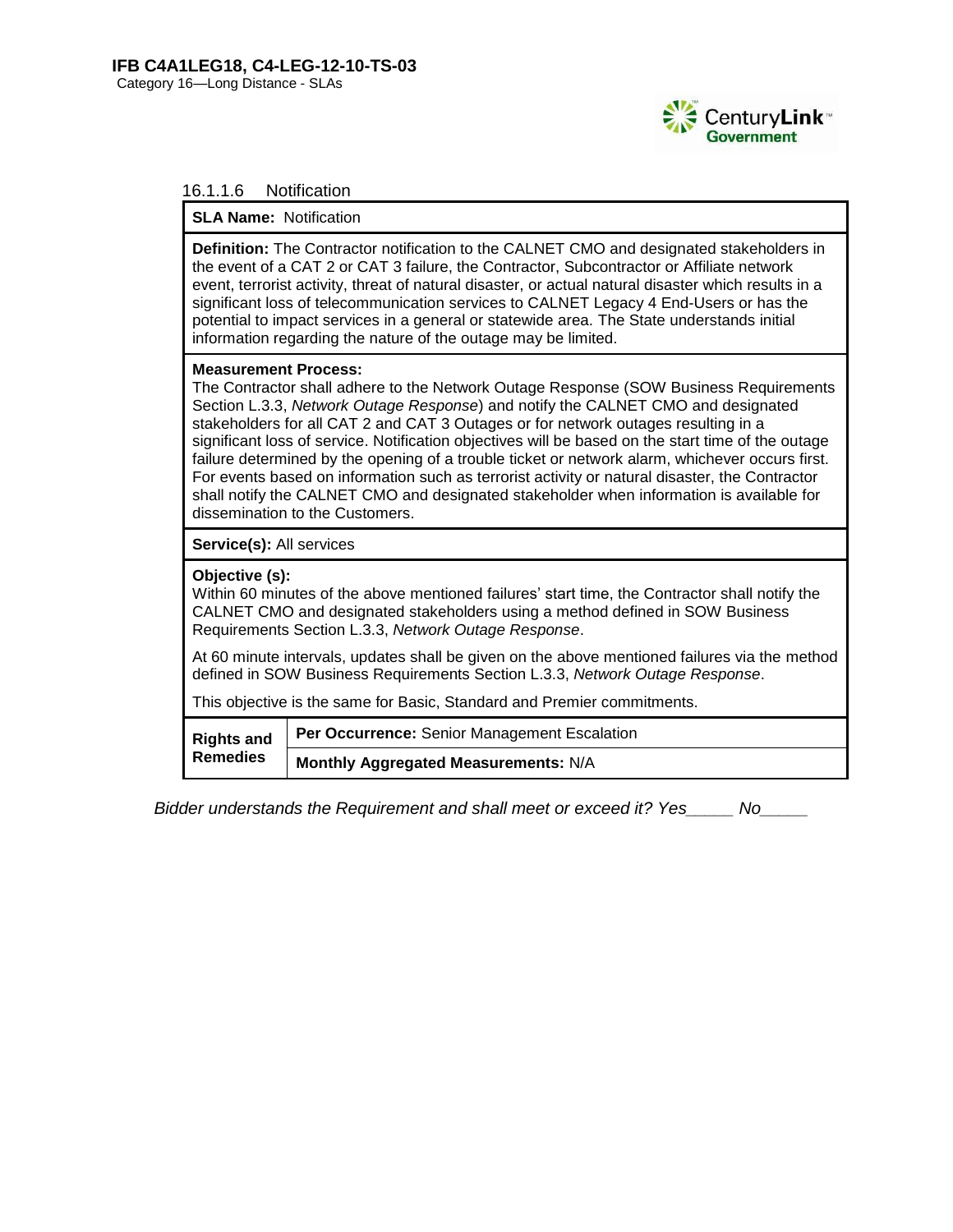

## 16.1.1.7 Provisioning (M-S)

#### **SLA Name:** Provisioning

**Definition:** Provisioning shall include new services, moves, adds and changes completed by the Contractor on or before the due dates. The Provisioning SLA shall be based on committed installation intervals established in this SLA or due dates negotiated between the Customer and the Contractor documented on the Contractor's order confirmation notification or Contracted Service Project Work SOW in accordance with SOW Business Requirements Section L.2.5.4 #6, *Provisioning and Implementation*. The Contractor shall meet the committed interval dates or due date negotiated with the Customer. When the Customer agrees to a negotiated due date, the negotiated due date supersedes the committed interval. At the Customer's discretion, if the scope of the Service Request(s) meets the Coordinated or Managed Project criteria, negotiated due dates will be established and documented in the Project Timeline per SOW Business Requirements Section L.8, *Contracted Service Project Work*.

Provisioning SLAs have two (2) objectives: Objective 1: Individual service installation; and, Objective 2: Successful Install Monthly Percentage by service type.

#### **Measurement Process:**

Objective 1: Individual Service Installations: Install intervals are based on the committed installation intervals established in this SLA or due dates negotiated between the Customer and the Contractor. This objective requires the Contractor to meet the due date for each individual service installation. This includes individual circuit/service/seat level installations for Coordinated and Managed Projects.

Objective 2: Successful Install Monthly Percentage per Service Type: The Contractor shall sum all individual installations per service, as listed below, meeting the objective in the measurement period (per month) and divide by the sum of all individual service installations due per service in the measurement period and multiply by 100 to equal the percentage of service installations completed on time. The Contractor must exceed the objective below in order to avoid the rights and remedies.

| Service (Features must be installed in<br>conjunction with the service except when<br>listed below) | Committed<br><b>Interval</b><br>Days | <b>Coordinated/Managed</b><br>Project                |
|-----------------------------------------------------------------------------------------------------|--------------------------------------|------------------------------------------------------|
| Dedicated DS1 Access Transport (Error!<br>Reference source not found.)                              | 30                                   | Coordinated/Managed<br>Project                       |
| Dedicated DS3 Access Transport (Error!<br>Reference source not found.)                              | 45                                   | Coordinated/Managed<br>Project                       |
| ISDN PRI on DS1 Access Transport (Error!<br>Reference source not found.)                            | 30                                   | Coordinated/Managed<br>Project                       |
| Long Distance Domestic Calling (Error!<br>Reference source not found.)                              |                                      | 100 lines or more;<br>Coordinated/Managed<br>Project |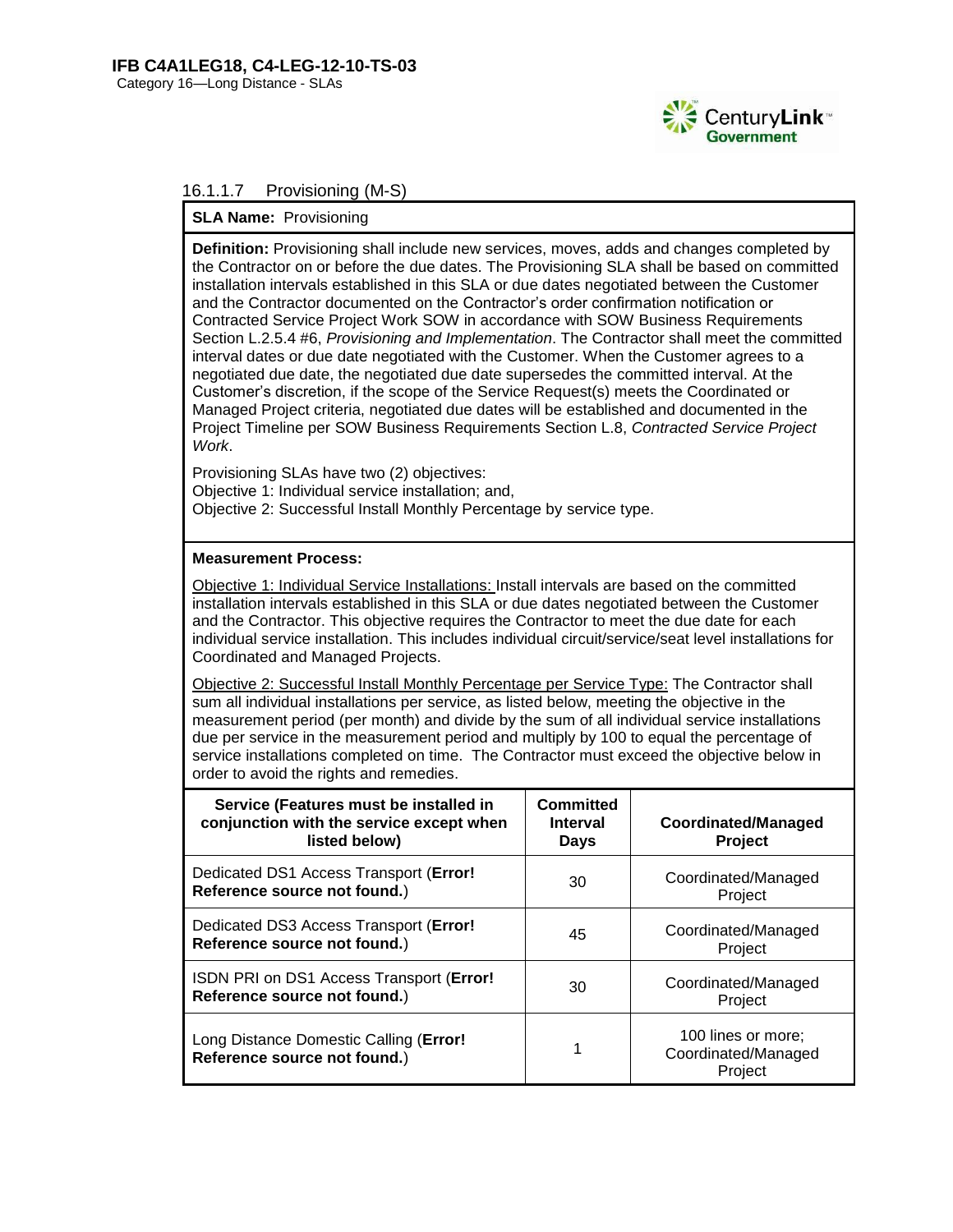

## **Objective (s):**

- 1. Objective 1: Individual Service Request: Service installed on or before the committed interval or negotiated due date.
- 2. Objective 2: Successful Install Monthly Percentage per service:

|                                      |  |                                                                                                                                                                                                                                                                                                                                            | <b>Basic</b><br>(B)<br>(Calendar<br>Days) | <b>Standard</b><br>(S)<br>(Calendar<br>Days) | <b>Premier</b><br>(P)<br>(Calendar<br>Days) | Bidder's<br><b>Objective</b><br><b>Commitment</b><br>(B, S or P) |  |
|--------------------------------------|--|--------------------------------------------------------------------------------------------------------------------------------------------------------------------------------------------------------------------------------------------------------------------------------------------------------------------------------------------|-------------------------------------------|----------------------------------------------|---------------------------------------------|------------------------------------------------------------------|--|
|                                      |  | Long Distance Domestic Calling                                                                                                                                                                                                                                                                                                             | N/A                                       | $\geq 90\%$                                  | $\geq 95\%$                                 |                                                                  |  |
|                                      |  | LD DS1 Access Transport                                                                                                                                                                                                                                                                                                                    | N/A                                       | $\geq 90\%$                                  | $\geq 95\%$                                 |                                                                  |  |
|                                      |  | LD PRI on DS1 Access Transport                                                                                                                                                                                                                                                                                                             | N/A                                       | $\geq 90\%$                                  | $\geq 95\%$                                 |                                                                  |  |
|                                      |  | LD DS3 Access Transport                                                                                                                                                                                                                                                                                                                    | N/A                                       | $\geq 90\%$                                  | $\geq 95\%$                                 |                                                                  |  |
| <b>Rights and</b><br><b>Remedies</b> |  | <b>Per Occurrence:</b><br>Objective 1: Individual service installations: fifty percent (50%) of installation fee<br>credited to the Customer for any missed committed objective.                                                                                                                                                           |                                           |                                              |                                             |                                                                  |  |
|                                      |  | <b>Monthly Aggregated Measurements:</b><br>Objective 2: 100 percent (100%) of the installation fee credited to the Customer<br>for all service installations (per service type) that did not complete within the<br>committed objective during the month if the Successful Install Monthly<br>Percentage is below the committed objective. |                                           |                                              |                                             |                                                                  |  |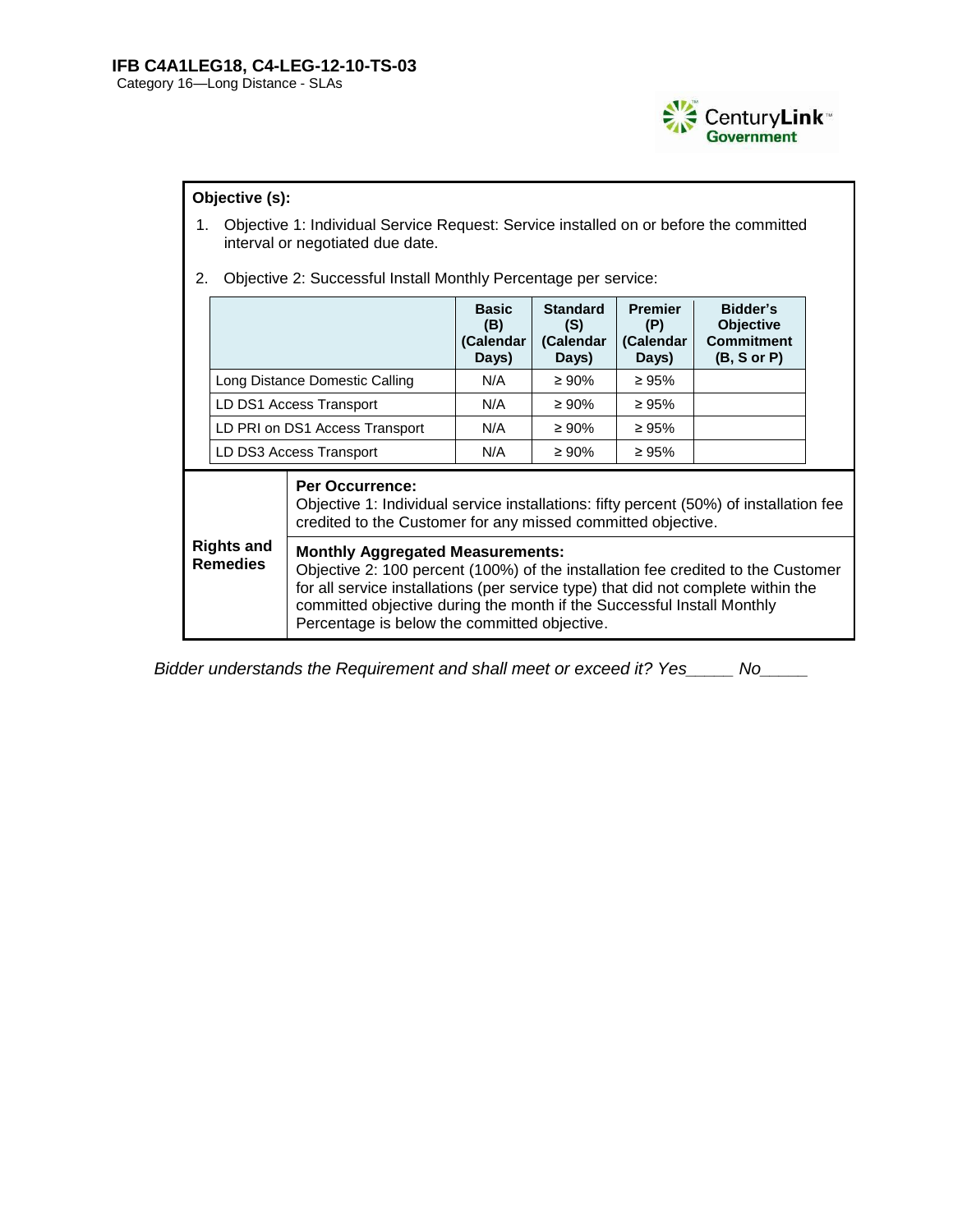

## 16.1.1.8 Time-To-Repair (TTR) – Long Distance Domestic/Audio Conferencing (M-S)

**SLA Name:** Time to Repair (TTR) – Long Distance Domestic/Audio Conferencing

**Definition:** Any failure that prevents full functionality of the service that remains unresolved for more than the committed objective level.

**Measurement Process:** This SLA is based on trouble ticket Unavailable Time per service (Circuit ID or Service ID). The circuit or service is not fully functional during the time the trouble ticket is reported as opened until restoration of the service, minus SCC. If the Customer reports a service that is not fully functional and remains unresolved after the closure of the trouble ticket by the Contractor, the Unavailable Time shall be adjusted to the actual restoration time. This SLA is applied per occurrence.

**Service(s):**

| Long Distance Domestic Calling (Error! | Audio Conferencing (Error! Reference |
|----------------------------------------|--------------------------------------|
| Reference source not found.)           | source not found.)                   |

**Objective(s):** 

The Unavailable Time objective shall not exceed:

|                                      |                                                                                                                                                                                                | <b>Basic</b><br>(B) | <b>Standard</b><br>(S) | <b>Premier</b><br>(P) | Bidder's<br><b>Objective</b><br><b>Commitment</b><br>$(B \text{ or } S)$ |  |
|--------------------------------------|------------------------------------------------------------------------------------------------------------------------------------------------------------------------------------------------|---------------------|------------------------|-----------------------|--------------------------------------------------------------------------|--|
|                                      | Long Distance<br>Domestic Calling                                                                                                                                                              | 10 hours            | 6 hours                | N/A                   |                                                                          |  |
|                                      | Audio Conferencing                                                                                                                                                                             | 10 hours            | 6 hours                | N/A                   |                                                                          |  |
| <b>Rights and</b><br><b>Remedies</b> | <b>Per Occurrence:</b> Four (4) Business Days of ADUC per occurrence for each<br>service (Circuit ID or Service ID) out of service for a period greater than the<br>committed objective level. |                     |                        |                       |                                                                          |  |
|                                      | Monthly Aggregated Measurements: N/A                                                                                                                                                           |                     |                        |                       |                                                                          |  |